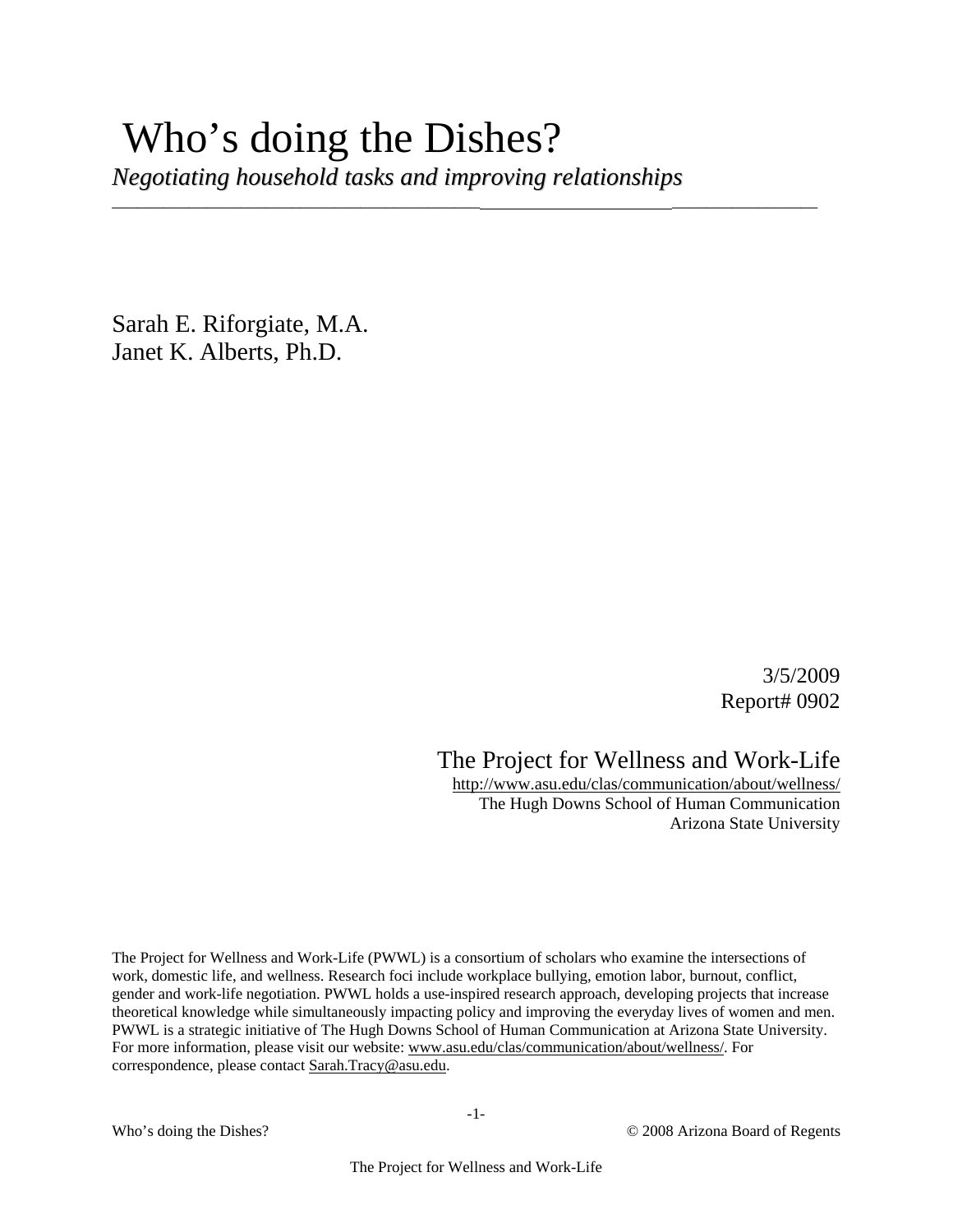#### **Executive Summary**

Despite women's strong presence in the workplace, they continue to advance at a slower pace professionally than do men. A significant contributor to this difference is the inequitable division of household tasks. Many academics study how domestic labor is distributed; now scholars from the Project for Wellness and Work/Life are conducting research to explain how these disparities occur and how they can be reduced.

Research reveals that men's professional success often is tied to the greater freedom they have to dedicate the time, energy, and attention necessary to further their careers because of their partners' support at home (Hewlett, 2007). In addition, men's careers often are prioritized to the detriment of women's when couples make decisions about managing the home and caring for children (Stone, 2008), which further undermines women's progress professionally. When partner support patterns are coupled with divorce rates that hover around 50 percent, women's slower advancement in the workplace has significant income implications for them and their families.

Further, disagreement over household tasks is one of the major reasons given for marital conflict and is associated with increased thoughts of divorce. Also, bearing an unfair burden of household chores contributes to depression and declines in physical health. However, when household jobs are re-allocated, men who contribute to half of the tasks are able to reduce their female partner's stress without any negative impact on their own health (Bird, 1999). In fact, when men take a more active role in household tasks it frequently results in more mutually satisfying relationships (Chethik, 2006).

Because divisions of chores in the home influences paid work, relationship conflict, and health in profound ways, it is important to better understand how individuals can make positive choices that benefit both them and their partners.

Researchers have found that typically couples' do not openly discuss the division of household tasks but rather rely upon unexamined assumptions about responsibilities – assumptions regarding who should perform a task, how often the task needs to be performed as well as *how* a task should be performed – that lead to women taking on an inequitable burden of domestic labor.

-2-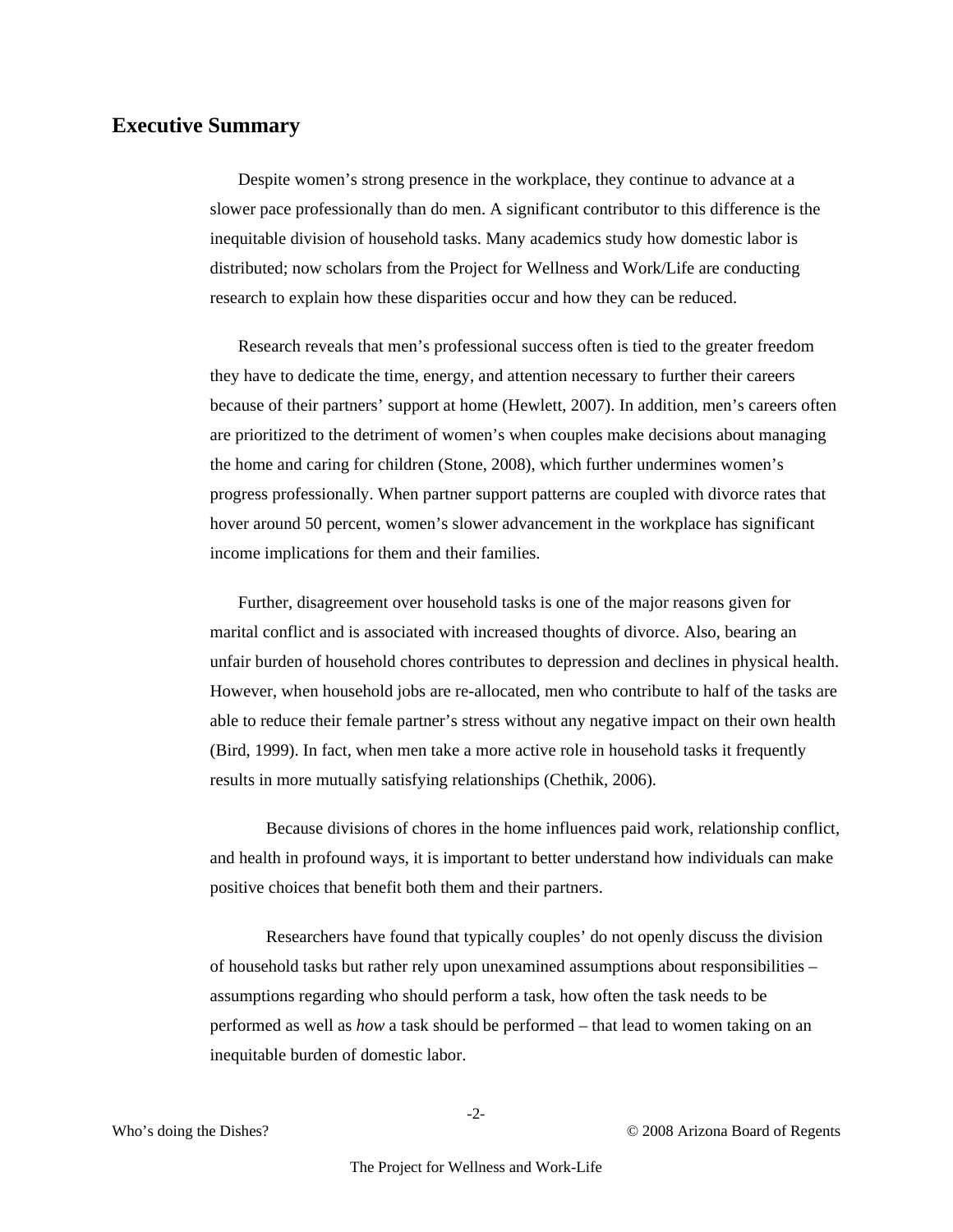This white paper presents four practices that couples can use to more fairly distribute domestic tasks. They include: 1) Explicitly allocating tasks, 2) Switching tasks, 3) Delaying task performance by over performers, and 4) Performing tasks on a schedule for under performers.

#### **Background**

The key to more fairly balancing the distribution of household tasks in heterosexual relationships is understanding how household tasks become allocated. Typically, romantic

# *Assumptions about responsibilities often lead to unfair task allocation*

couples divide and assign tasks with little thought or discussion. Certainly couples discuss and make decisions about many aspects of their lives together, such as where to live and what style of furniture to purchase.

However, only rarely do couples overtly discuss and negotiate who will perform and be responsible for specific household tasks, such as laundry, cooking and bill paying. Even when couples do enter into such discussions, they often are guided by unexamined assumptions about responsibilities– assumptions regarding who should perform a task, how often the task needs to be performed as well as *how* a task should be performed.

Unfortunately, these unexamined assumptions set the stage for women to take on the majority of household labor – and women overwhelmingly do so when a male is present in the household. Although this is especially true of married couples with children, studies show that, on average, both married and unmarried couples divide household tasks to the benefit of the male partner.

One of the assumptions that disadvantages women is that women are better at performing "indoor" chores and that men are better at "outdoor" chores, so this a fair way

*Indoor chores require more time and are more repetitive*

to divide labor. However, as many women soon discover, indoor chores require more time and are more repetitive (cooking, dishes, laundry) (Blair & Lichter, 1991) while outdoor chores (mowing the lawn or repairing items) may be

performed less than weekly, monthly or even annually and can be performed at one's convenience.

Who's doing the Dishes? © 2008 Arizona Board of Regents

-3-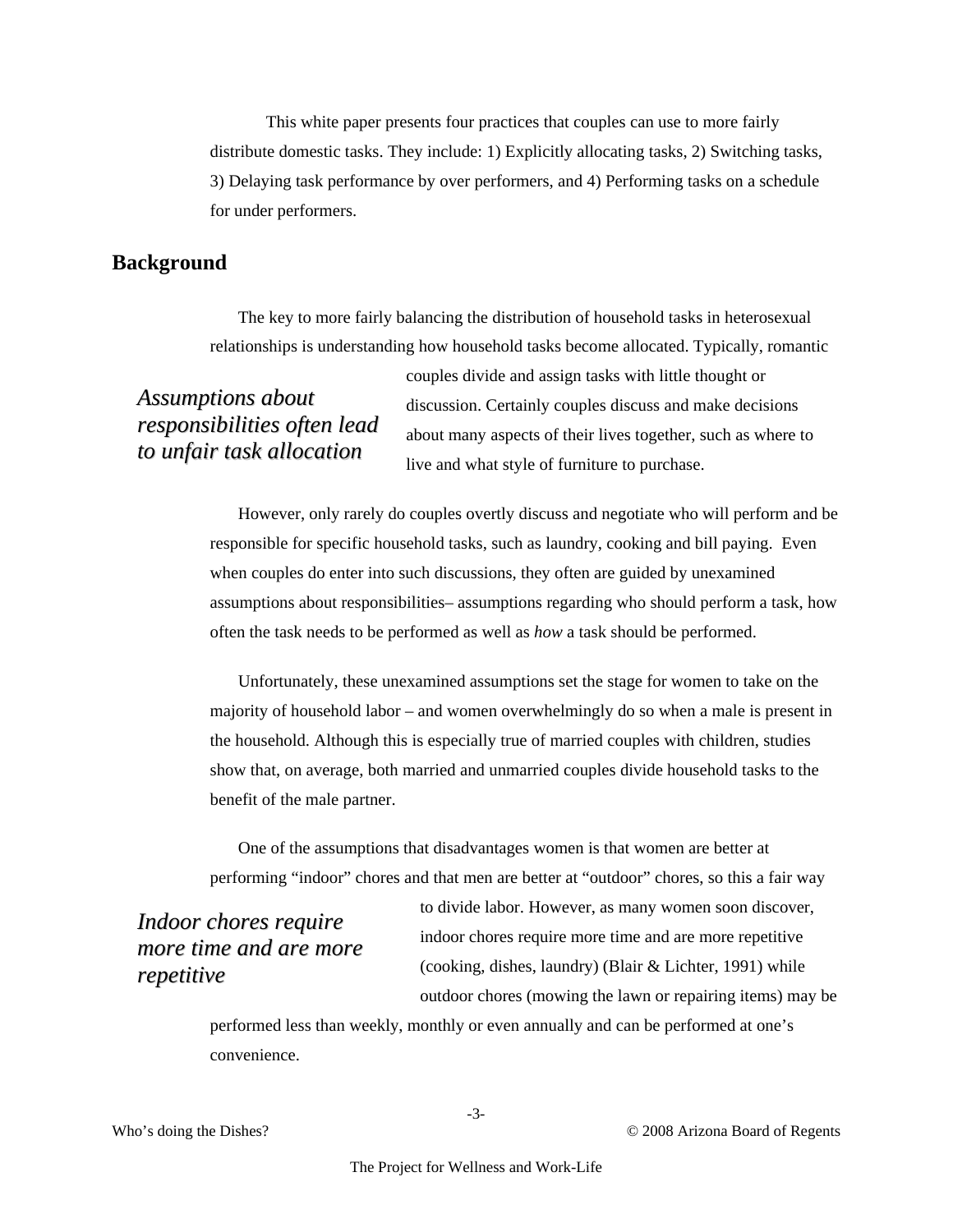A second assumption that increases the likelihood women will perform more household labor is the belief that whoever is most bothered by an unperformed task should complete it. For example, a study of roommate's decision making about and management of household chores found that roommates, especially male roommates, believe that the person who is most disturbed by the dirt, unwashed dishes and smelly trash should be responsible for taking care of it (Riforgiate & Alberts, In Progress). This perspective disadvantages women because females are likely to have a lower tolerance for dirt and disorder, due both to genetics and socialization (Alberts, Trethewey & Tracy, 2006).

*Given their lower threshold level, women are likely to believe household chores need to be performed more frequently and regularly*

Given their lower threshold level, women are likely to believe household chores need to be performed more frequently and regularly, and they will often become disturbed if they are not. Thus, if living with a partner who has a higher tolerance, women are likely to perform the task in the absence of someone else doing it.

A final assumption that undermines efforts to distribute labor equally concerns how tasks should be performed. Even today, girls and young women are socialized to perform more traditionally "feminine" tasks such as laundry, dishwashing, and bed making. Therefore, typically women enter shared households with greater skills and higher standards for performance than do men. Combined with low tolerance levels, these skills and standards often lead women to criticize the less skillful performance of their partners and to redo or take over tasks "so they are done right."

However, once a woman takes over a task repeatedly, that task is seen as her responsibility – both by her partner and by herself. Then, because it is her responsibility,

*Consistent performance of a task will mean that you "own" that task.*

her partner does not feel ownership for the task. And even more distressing, her partner does not even feel grateful for her performance, because she is only doing what she insists upon doing anyway.

These three assumptions and their associated beliefs, skills and predispositions lead to an unacknowledged process whereby women "fall" into a pattern of performing the majority of household labor, to their personal and professional detriment.

-4-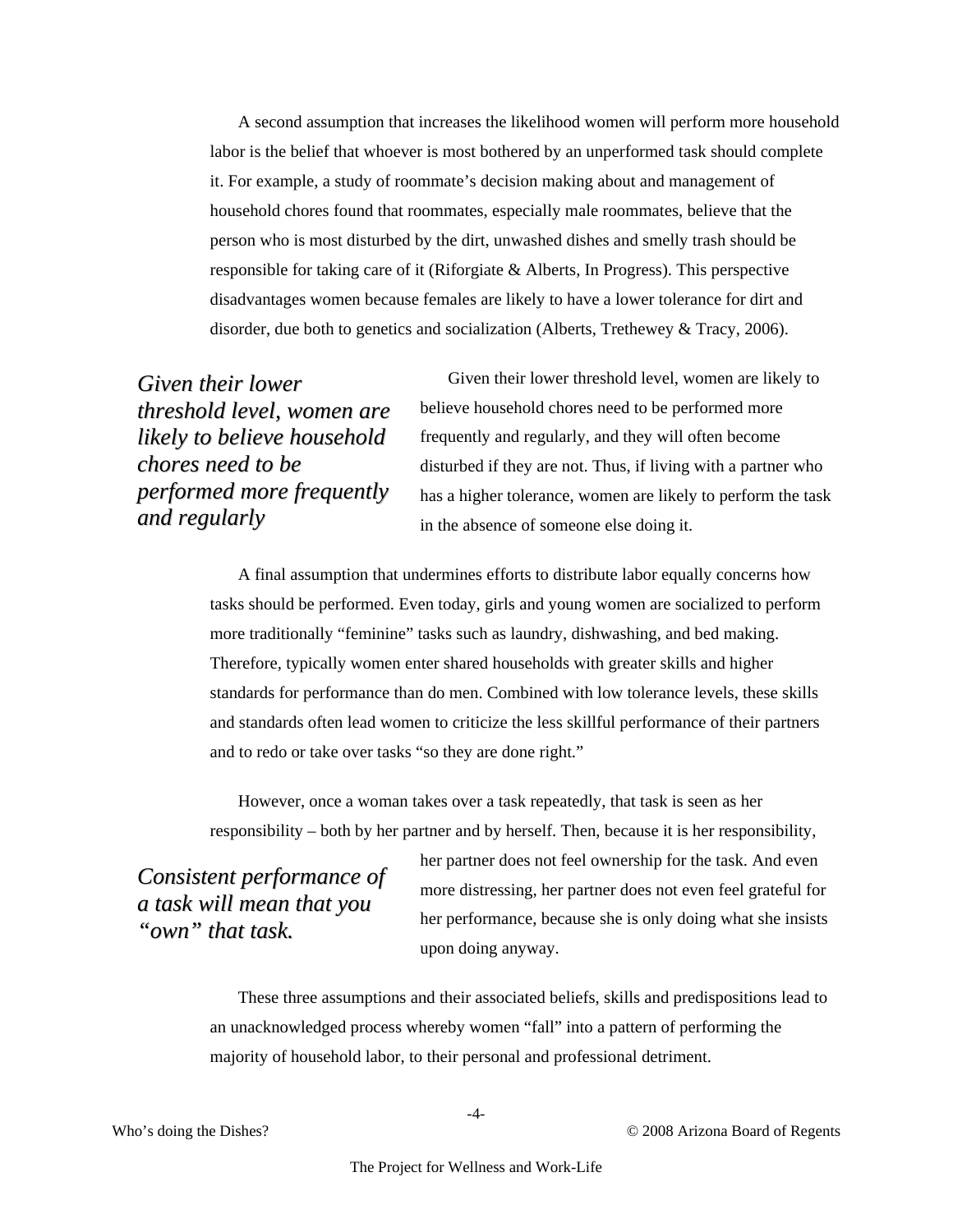#### **Creating a Fairer Distribution of Household Tasks**

What can men and women do to create fairer distributions of household tasks? Below we offer a set of communication strategies that can help couples improve fairness in the distribution of household labor and improve the quality of their relationships.

## *1) EXPLICITLY ALLOCATE TASKS*

To make sure tasks are divided fairly, it is important to talk about each partner's expectations. Research involving romantic couples and roommates shows that talking about expectations up front can result in more equitable divisions of household tasks. Therefore, it is important to explicitly discuss who will do each task, what the task entails, and when and how often the task needs to be completed.

## **Tips**

- $\triangle$  Discuss and negotiate what tasks need to be completed and who will be responsible
- Make sure both partners know when and how tasks will be performed
- $\triangleleft$  Have a plan in place if tasks are not completed as discussed

For example, couples should clearly define what it means "to do the laundry." Does it mean washing and drying clothing and linens? Or does it entail sorting laundry, washing it, drying it, folding it and putting it away? Also, does the laundry need to be done every other day, weekly, or bi-weekly?

Some couples also will need to discuss standards for performance; for example, how long, if at all, should laundry sit in the dryer before being folded and put away? These details are important, so that misunderstandings don't undermine partners' efforts.

In addition, it is useful to develop a plan in advance regarding what to do if tasks go undone or are poorly done. With a plan in place, both parties know how to respond. For example, if laundry should be done once a week but isn't, how long is it reasonable for one's partner to wait before commenting?

Establishing ground rules in advance can help minimize nagging and criticism as well as lead to constructive, supportive behaviors.

-5-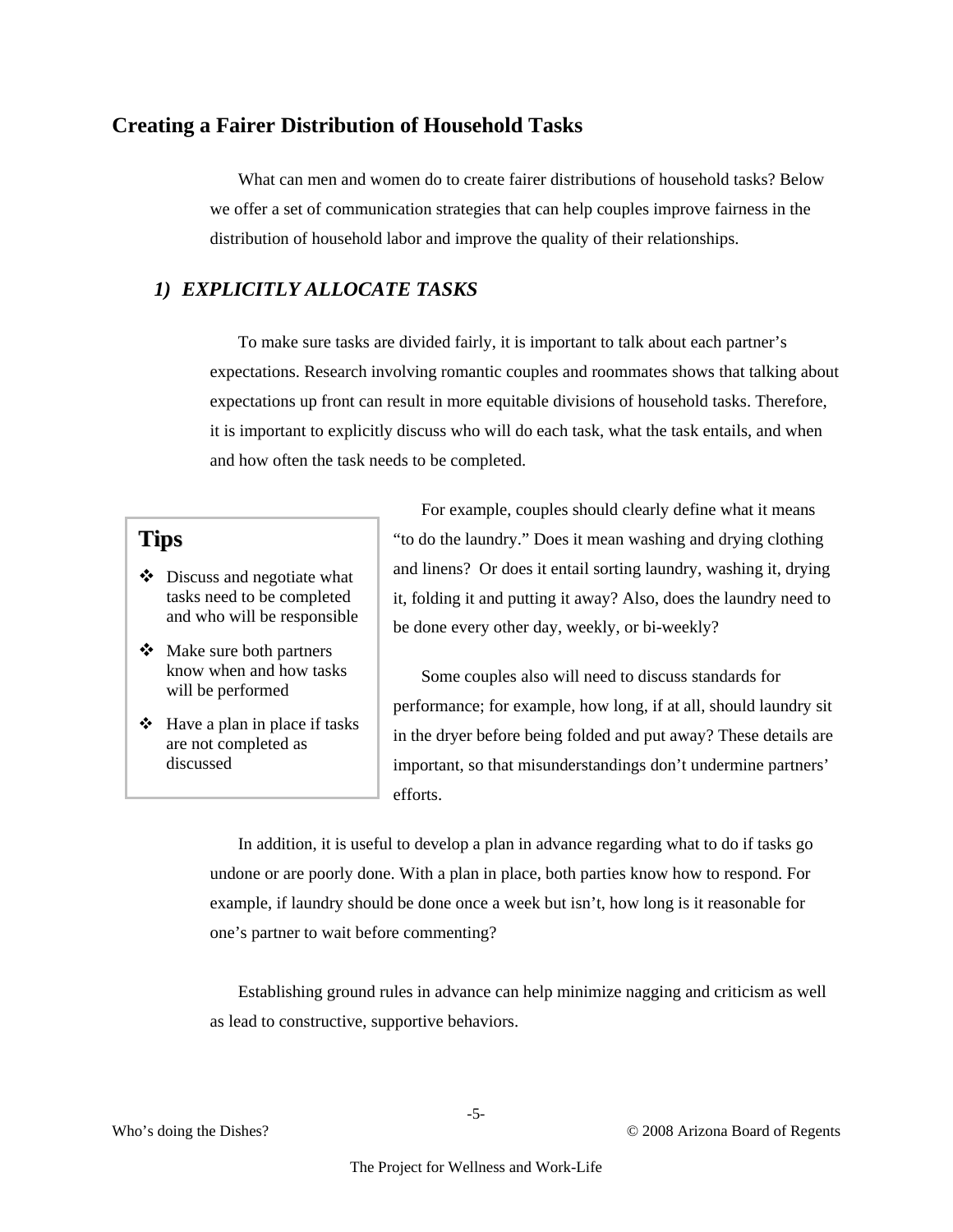## **2)** *SWITCH TASKS*

It is easy for each partner to overestimate his or her contributions while underestimating the partner's. One way to prevent this is to understand and experience all

## **Tips**

- $\triangleleft$  Make a list of all the tasks each partner completes and switch tasks for a month or two
- Consider which tasks each partner likes most and least and compare notes – are there tasks each would like to trade?

the varied household tasks. Couples can find it helpful to record a list of tasks each person performs and then to swich lists and complete the partner's tasks for a month or two (Chethik, 2006).

In addition to increasing understanding and appreciation, switching tasks allows each partner to learn how to complete every task and develop competence. Also, this practice can help make sure no one member of the household is overly burdened.

Performing each other's tasks may lead partners to discover new tasks they prefer and to discuss switching more permanently. Also, switching tasks may lead to recognition of how much each partner actually does, prompting expressions of appreciation or even redistribution of tasks.

# **Are you an over performer or an under performer?**

*Rate each item according to how much you agree or disagree with the statement.* 

|                                                                            | Agree |  | <i>Disagree</i> |                     |  |
|----------------------------------------------------------------------------|-------|--|-----------------|---------------------|--|
| 1. I have higher standards for cleanliness than<br>does my partner.        |       |  |                 | $1 \t2 \t3 \t4 \t5$ |  |
| 2. It is important to me that my house/apartment<br>is nice and neat.      |       |  |                 | $1 \t2 \t3 \t4 \t5$ |  |
| 3. An overflowing trashcan bothers me.                                     |       |  |                 | $1 \t2 \t3 \t4 \t5$ |  |
| 4. I don't like coming home to a messy<br>house/apartment.                 |       |  |                 | $1 \t2 \t3 \t4 \t5$ |  |
| 5. Leaving a stack of dirty dishes in the sink<br>overnight is disgusting. |       |  |                 | $1 \t2 \t3 \t4 \t5$ |  |
| 6. Messes bother me more than my partner.                                  |       |  |                 | 2 3 4 5             |  |

-6-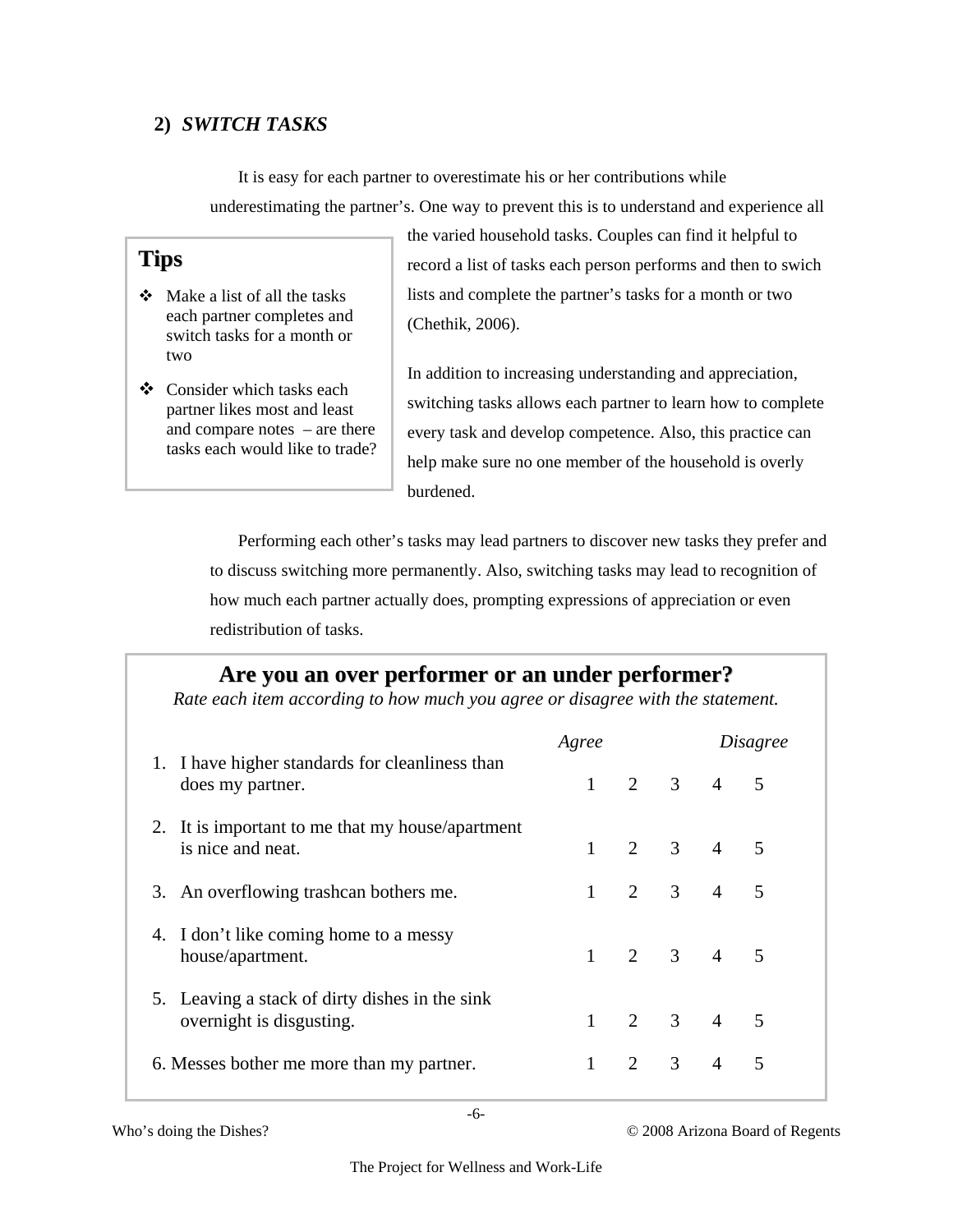# **How did you score?**

*Add the each of the numbers you circled to obtain a total between 7 and 30.* 

#### Score

- 24-30 You probably are an over performer. Most likely you tend to pick up after others and you wonder why your partner doesn't notice the dirt.
- 15-24 You fall somewhere in between. You like it when your house is clean, but can tolerate a mess every once in a while.
- 7-14 Dishes? What dishes? When it comes to household chores, you may be an under performer. It isn't that you aren't willing to do housework, it just never seems like things get dirty enough that you need to do anything.

## **3)** *STRATEGIES FOR OVER PERFORMERS*

If it bothers you that tasks remain undone, or if you are consistently performing tasks before your partner has a chance to do them, you likely are an overperformer. The first step is to recognize that by performing tasks immediately, you are removing the opportunity for your partner to complete the task.

Second, stop and think. Before you do a task, ask yourself "how important is it that the task be done *right now*?" If the task can wait, give your partner a chance to respond.

## **Tips**

- $\triangle$  Before you do a task, ask "how important it is that the task be done *right now*?" Can the task wait it until your partner notices or until the agreed upon schedule?
- Rather than stewing over an undone task, politely ask your partner to take care of it
- When your partner does a task, express your appreciation

Also, ask your partner to do a task before simply completing it (and possibly expressing anger). It is likely your partner is not aware that the task needs to be done, and a kind request is all it takes to remind him/her.

Be sure to express appreciation verbally and in other ways for the tasks your partner does. At times it might be difficult to be appreciative for things you feel are not your responsibility, but recognizing your partner in a positive, consistent manner helps to reinforce the behavior and increases positivity in your relationship.

In addition, it is important to consider what does NOT

-7-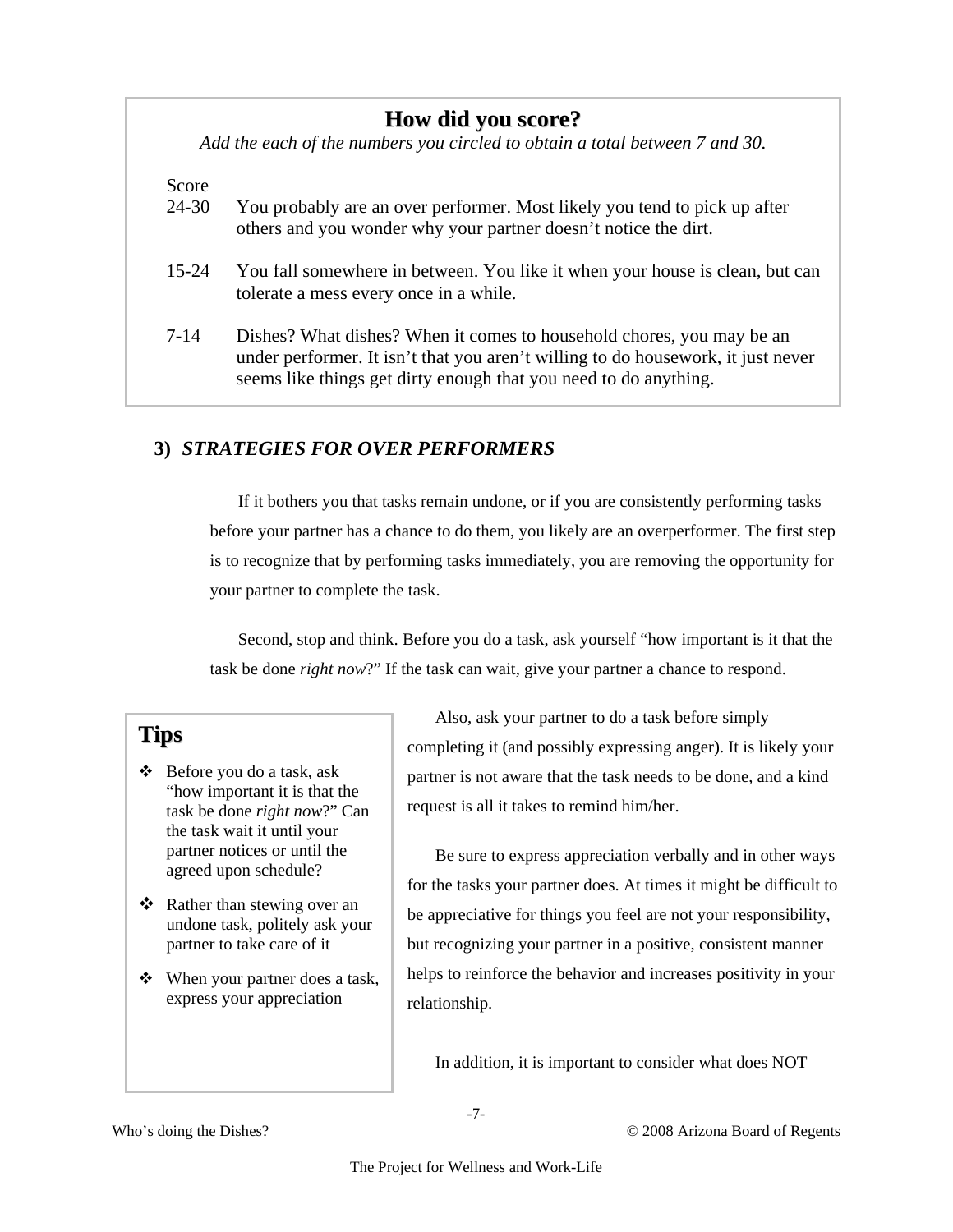work when attempting to make meaningful changes. If you wish to promote healthy and positive change, negative strategies work against that goal. Research has shown that nagging, criticizing and accusations might lead to temporary change, but over the long term these strategies fail. Nagging is not only unpleasant, it leads to resistance over time.

Criticizing one's partner reduces his/her motivation to do the task. No one wants to

## **Tips**

- $\triangleleft$  Instead of nagging your partner, take a deep breath and change your nagging into a respectful request
- Before you criticize your partner for doing a task "incorrectly," ask yourself, "Is there more than one effective way to do the task?"
- $\triangleleft$  Rather than make accusations, take your partner's perspective. Could other reasons for the behavior exist?

perform a task if he/she anticipates being harassed for doing incorrectly. Remember that learning how to complete a task takes time. The more one does a task, the more competent one becomes. Therefore, allow your partner time to master the task.

Finally, although you might feel that your spouse is at fault, resist the temptation to make accusations. Differences in tolerance levels for cleanliness suggest your partner is not intentionally ignoring a task, but simply does not notice that it needs to be done. Instead of assuming, ask your partner to complete the task. This creates an an opportunity for your partner to please you.

In the best case, nagging, criticism, and accusations might push your partner into doing a chore once or twice. However, this temporary result probably will not become permanent, and these strategies frequently damage relationships.

#### **4)** *STRATEGIES FOR UNDER PERFORMERS*

If you relax and watch TV while your partner frantically vaccumes around you, or if you never need to take the garbage out because it is never seems full, you might be an underperformer. Chances are, you did not choose your partner so you never had to clean; it just may be that your house is never dirty enough that it bothers you. In this case, recognizing that you are benefitting from your partner's efforts and choosing to alter your behavior is essential to restoring equity to your relationship.

-8- Because it does not bother you when tasks are left undone, one step you can take in your relationship is to talk with your partner. Ask your partner how frequently tasks need to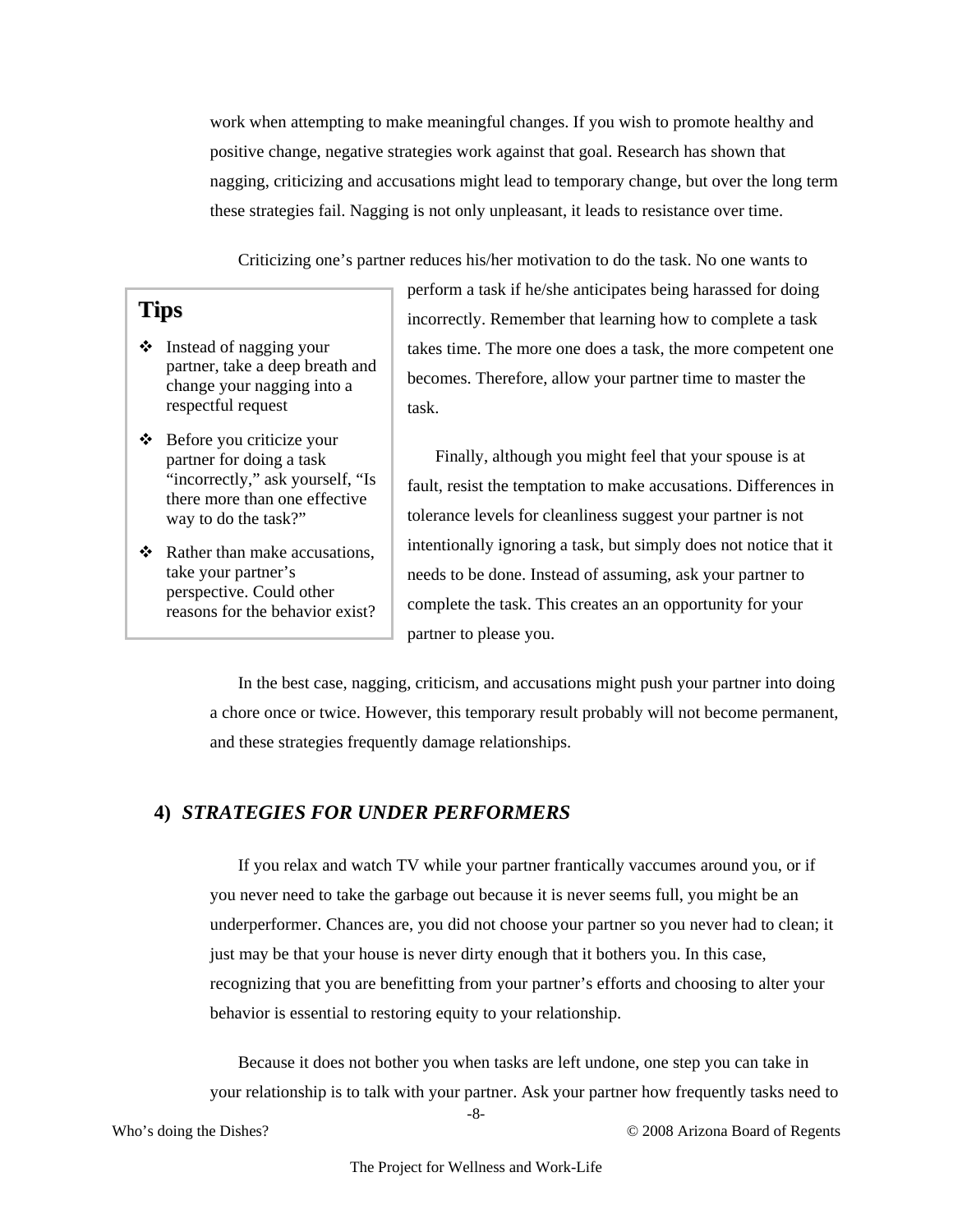be done and then adhere to a schedule you both can agree upon. A schedule will help make sure the chores are performed, even if you happen not to notice them.

## **Tips**

- Rather than rely on individual preferences, set a schedule for cleaning that both partners can tolerate.
- Recognize your partner's efforts and express appreciation.

It might feel like you are cleaning more than you need to, but recognize that individuals have different needs – for cleanliness, affection, and support. In successful relationships, partners meet each other's needs, they don't insist that their partner's needs match their own. If doing tasks regularly improves your relationship, your spouses health, and reduces fighting, why not?

## **Summary and Conclusion**

How couples divide household chores impacts their relational conflict, health, and success at paid work. The key to dividing chores fairly is communication – both when couples initially reside together and regularly throughout their relationships. Concrete solutions to improve relationships through communication practices include explicitly

# *The key to dividing chores fairly is communication*

discussing tasks, trading chores, recognizing if one is an under or over performer, and taking steps to change unfair behavior patterns.

Although following these steps will not end all conflict about household labor or solve all relationship ills, doing so can help couples reduce the frequency and intensity of their conflicts, better understand their differences related to cleanliness and order, avoid taking each other for granted and perhaps even increase their appreciation of each other's contributions.

-9-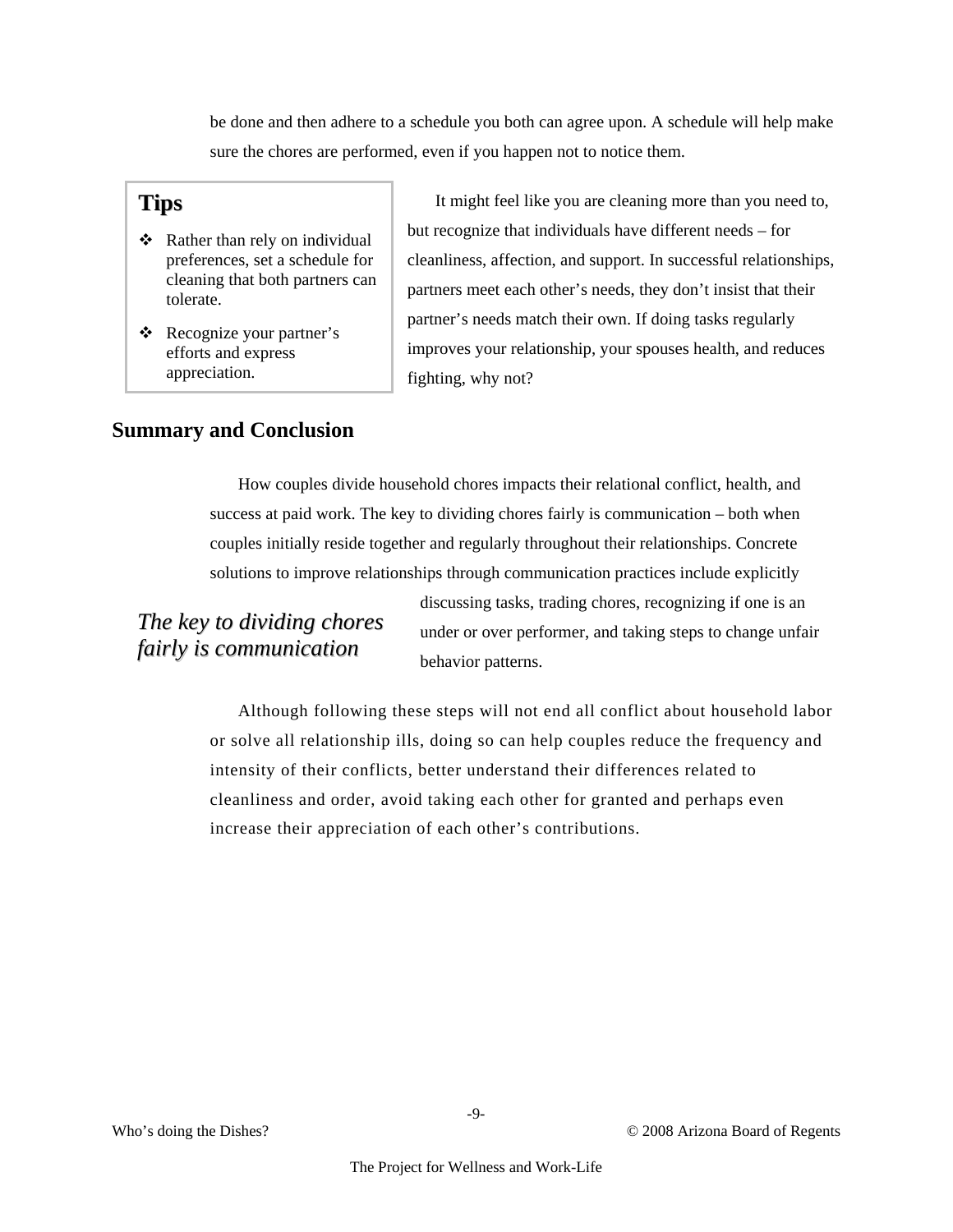#### **References**

- Alberts, J., & Trethewey, A. (2007). Love, honor and thank. *Greater Good*, *4*, 20-22.
- Alberts, J. K., Trethewey, A., & Tracy, S. J. (2006). Social networks and economic theories of gratitude: (Re)theorizing the division of domestic labor. Paper presented at the National Communication Association Conference, San Antonio, TX.
- Baxter, J. (2005). To marry or not to marry: Marital status and the household division of labor. *Journal of Family Issues*, *26*, 300-321.
- Bird, C. E. (1999). Gender, household labor, and psychological distress: The impact of the amount and division of housework. *Journal of Health and Social Behavior, 40,* 32-45.
- Blair, S. L., & Lichter, D. T. (1991). Measuring the division of household labor: Gender segregation of household work among American couples. *Journal of Family Issues*, *12*, 91-113.
- Braithwaite, D. O., & Baxter, L. A. (2006). *Engaging theories in family communication: Multiple perspectives.* Thousand Oaks, CA: Sage.
- Canary, D. J., & Emmers-Sommer, T. M. (Ed.) (1997). *Sex and gender differences in personal relationships*. New York, NY: Guilford.
- Carnoy, M. (2000). Sustaining the new economy: Work, family, and community in the information age. New York, NY: Russell Sage Foundation.
- Chethik, N. (2006). *VoiceMale: What husbands really think about their marriages, their wives, sex, housework and commitment*. New York: Simon & Schuster.
- Coltrane, S. (2004). Elite careers and family commitment: It's (still) about gender. *Annals AAPSS*¸ *596,*  214-220.
- Coltrane, S. (2000). Research on household labor: Modeling and measuring the social embeddedness of routine family work. *Journal of Marriage and Family*, *62*, 1208-1233.
- Davis, S. N., Greenstein, T. N. & Gertesen Marks, J. P. (2007). Effects of union type on division of household labor: Do cohabitating men really perform more housework? *Journal of Family Issues*, *28*, 1246-1272.
- Feldman, R., Sussman, A. L., & Zigler, E. (2004). Parental leave and work adaptation at the transition to parenthood: Individual, marital, and social correlates. *Science Direct, 24*, 459-479.
- Frisco, M. L. & Williams, K. (2003). Perceived housework equity, marital happiness and divorce in dual earner households. *Journal of Family Issues*, 24, 51-73.

-10-